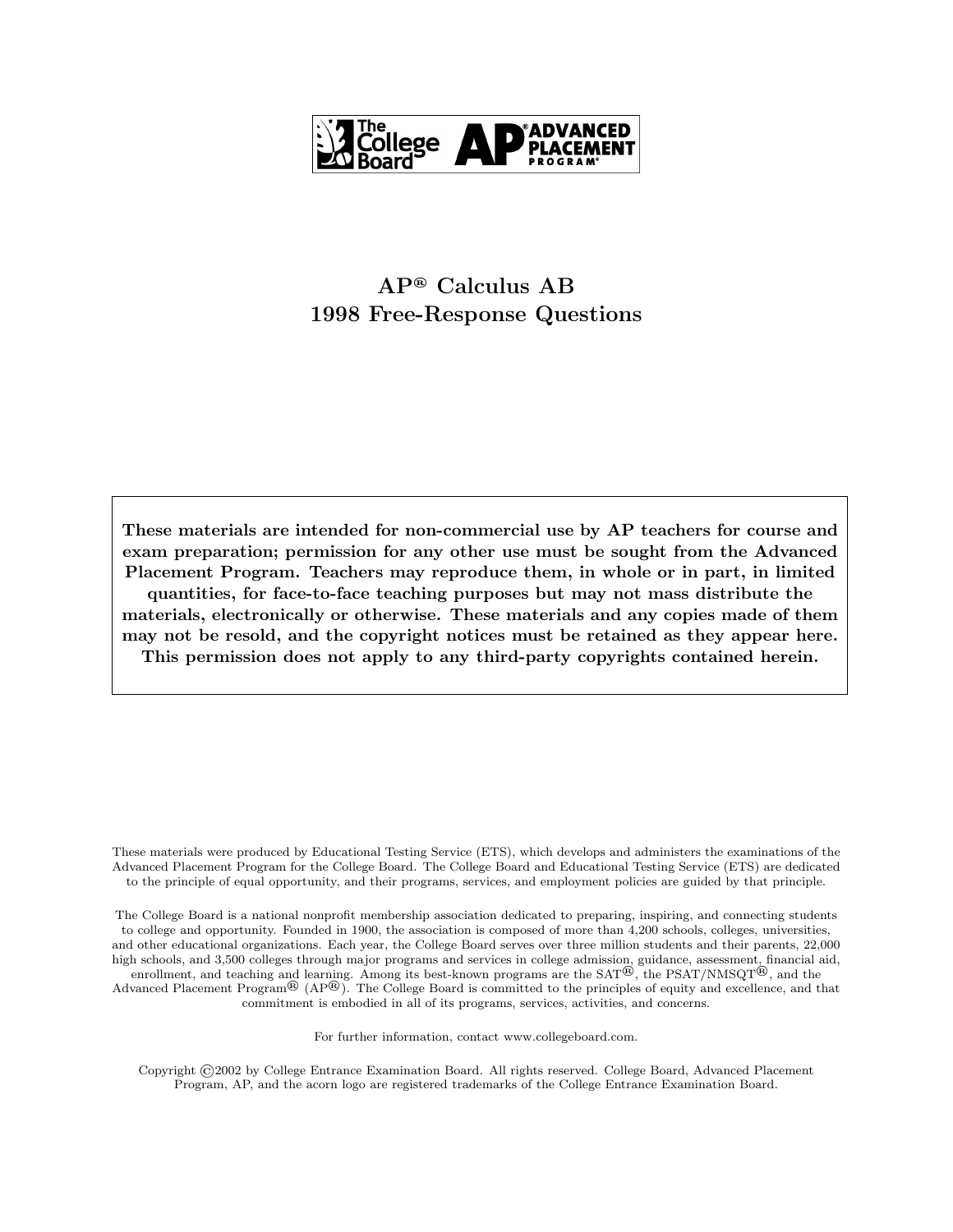#### CALCULUS AB

#### Section II

Time—1 hour and 30 minutes

Number of problems—6

# Percent of total grade—50

A GRAPHING CALCULATOR IS REQUIRED FOR SOME PROBLEMS OR PARTS OF PROBLEMS ON THIS SECTION OF THE EXAMINATION.

#### REMEMBER TO SHOW YOUR SETUPS AS DESCRIBED IN THE GENERAL INSTRUCTIONS.

- 1. Let R be the region bounded by the x-axis, the graph of  $y =$  $\overline{x}$ , and the line  $x = 4$ .
	- (a) Find the area of the region R.
	- (b) Find the value of h such that the vertical line  $x = h$  divides the region R into two regions of equal area.
	- (c) Find the volume of the solid generated when R is revolved about the  $x$ –axis.
	- (d) The vertical line  $x = k$  divides the region R into two regions such that when these two regions are revolved about the  $x$ –axis, they generate solids with equal volumes. Find the value of k.

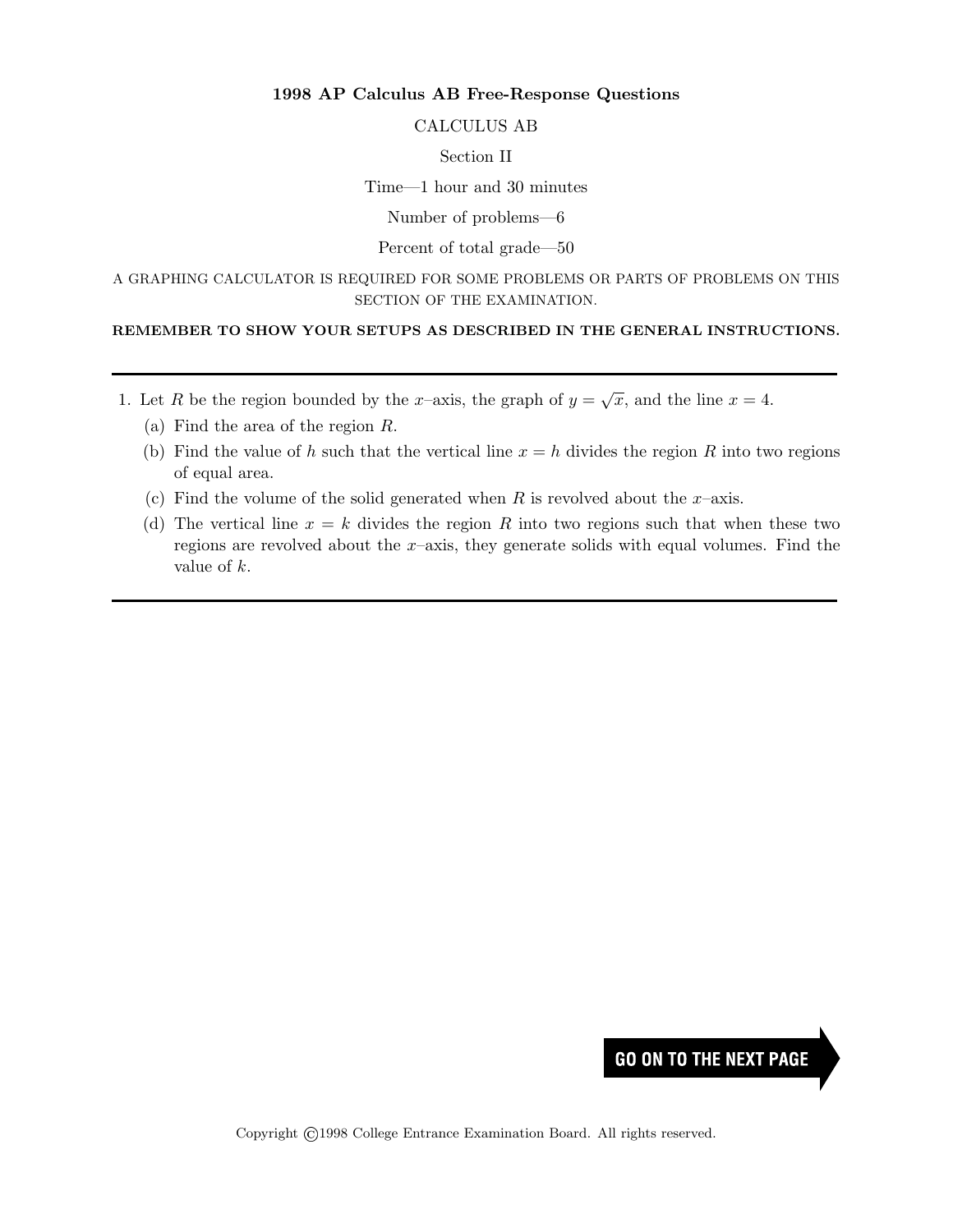- 2. Let f be the function given by  $f(x) = 2xe^{2x}$ .
	- (a) Find  $\lim_{x \to -\infty} f(x)$  and  $\lim_{x \to \infty} f(x)$ .
	- (b) Find the absolute minimum value of  $f$ . Justify that your answer is an absolute minimum.
	- (c) What is the range of  $f$ ?
	- (d) Consider the family of functions defined by  $y = bxe^{bx}$ , where b is a nonzero constant. Show that the absolute minimum value of  $bxe^{bx}$  is the same for all nonzero values of b.

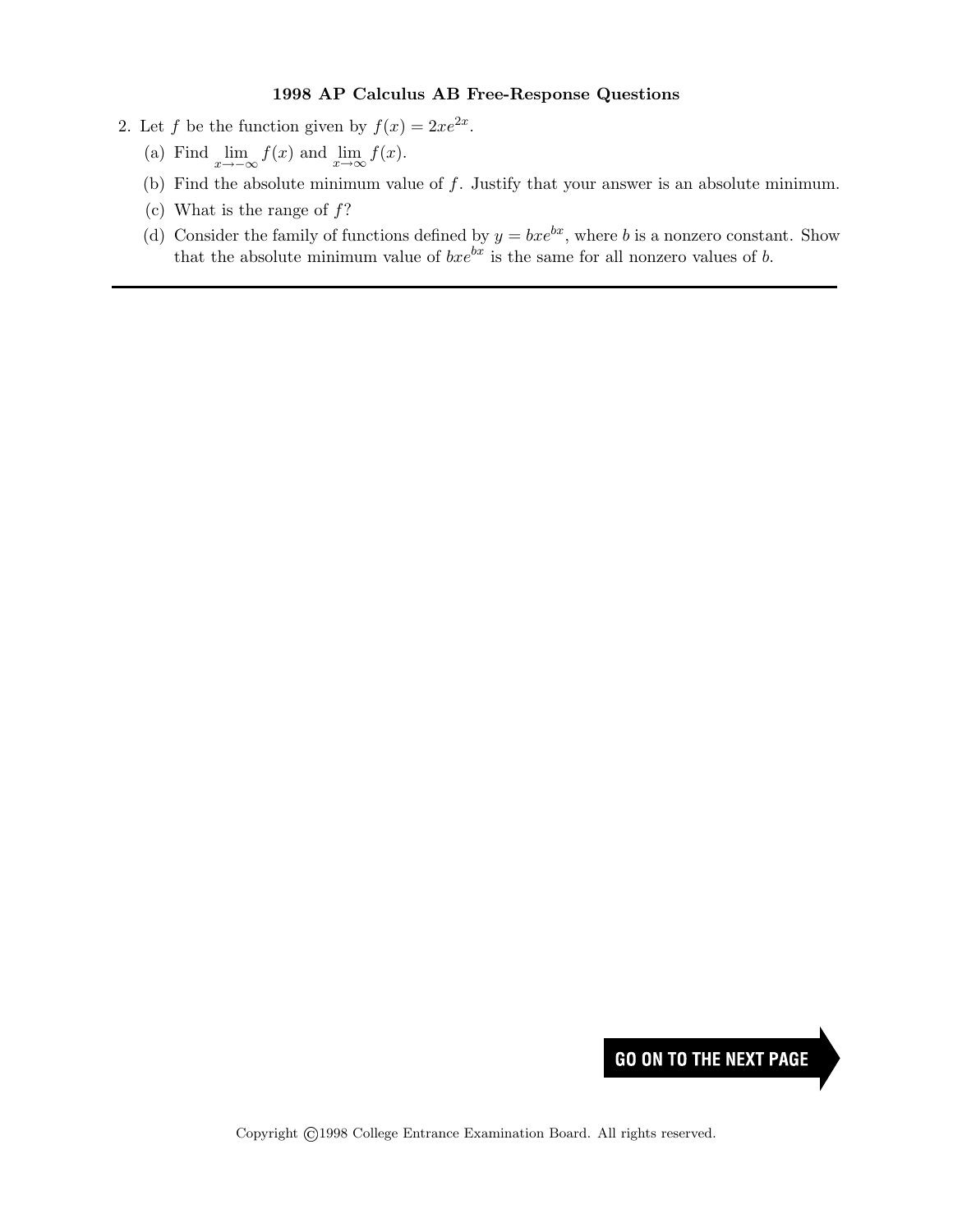

- 3. The graph of the velocity  $v(t)$ , in ft/sec, of a car traveling on a straight road, for  $0 \le t \le 50$ , is shown above. A table of values for  $v(t)$ , at 5 second intervals of time t, is shown to the right of the graph.
	- (a) During what intervals of time is the acceleration of the car positive? Give a reason for your answer.
	- (b) Find the average acceleration of the car, in ft/sec<sup>2</sup>, over the interval  $0 \le t \le 50$ .
	- (c) Find one approximation for the acceleration of the car, in  $ft/sec^2$ , at  $t = 40$ . Show the computations you used to arrive at your answer.
	- (d) Approximate  $\int^{50}$  $\overline{0}$  $v(t) dt$  with a Riemann sum, using the midpoints of five subintervals of equal length. Using correct units, explain the meaning of this integral.

# **GO ON TO THE NEXT PAGE**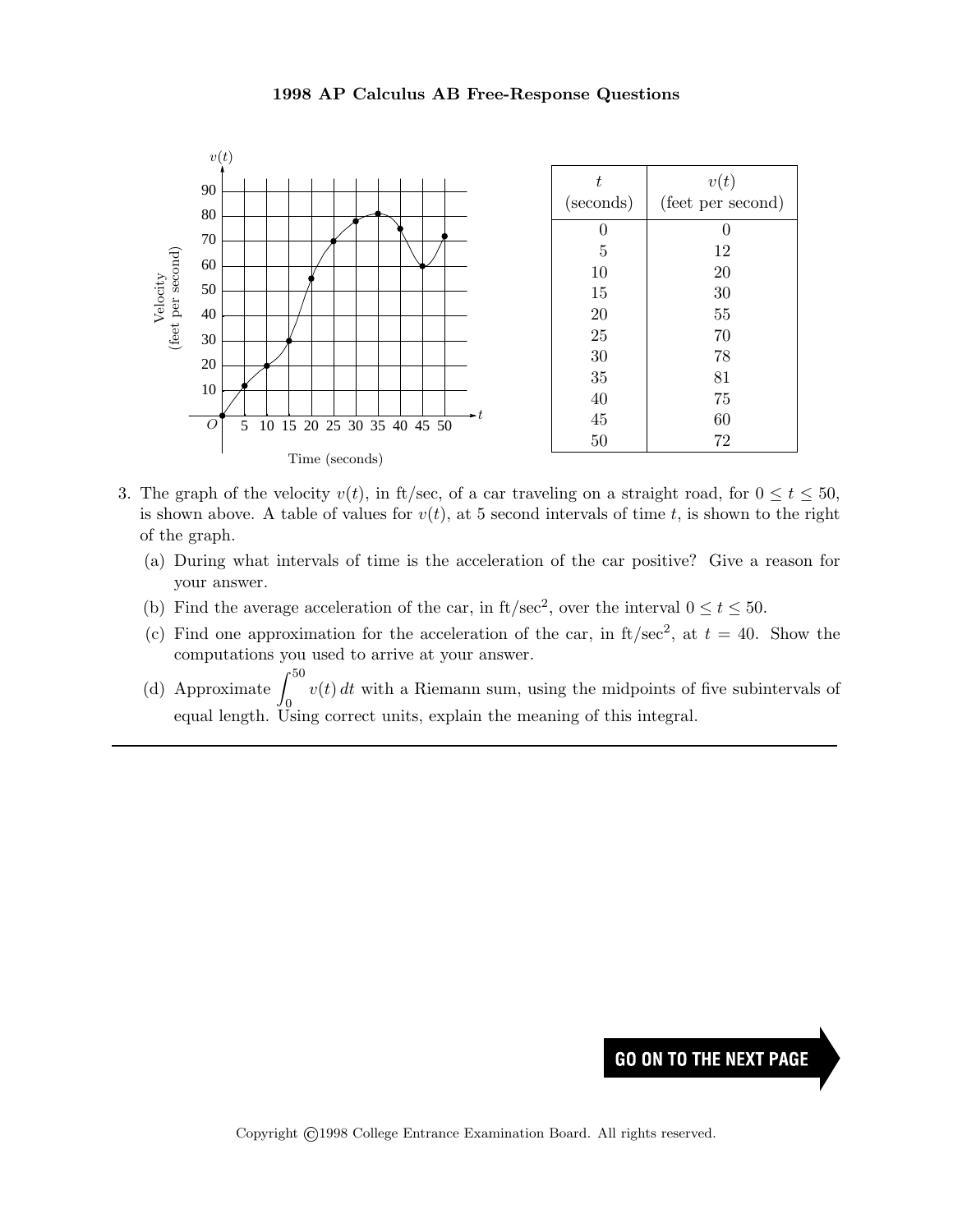- 4. Let f be a function with  $f(1) = 4$  such that for all points  $(x, y)$  on the graph of f the slope is given by  $\frac{3x^2+1}{2}$  $\frac{1}{2y}$ .
	- (a) Find the slope of the graph of f at the point where  $x = 1$ .
	- (b) Write an equation for the line tangent to the graph of f at  $x = 1$  and use it to approximate  $f(1.2)$ .
	- (c) Find  $f(x)$  by solving the separable differential equation  $\frac{dy}{dx} = \frac{3x^2 + 1}{2y}$  $\frac{1}{2y}$  with the initial condition  $f(1) = 4$ .
	- (d) Use your solution from part (c) to find  $f(1.2)$ .

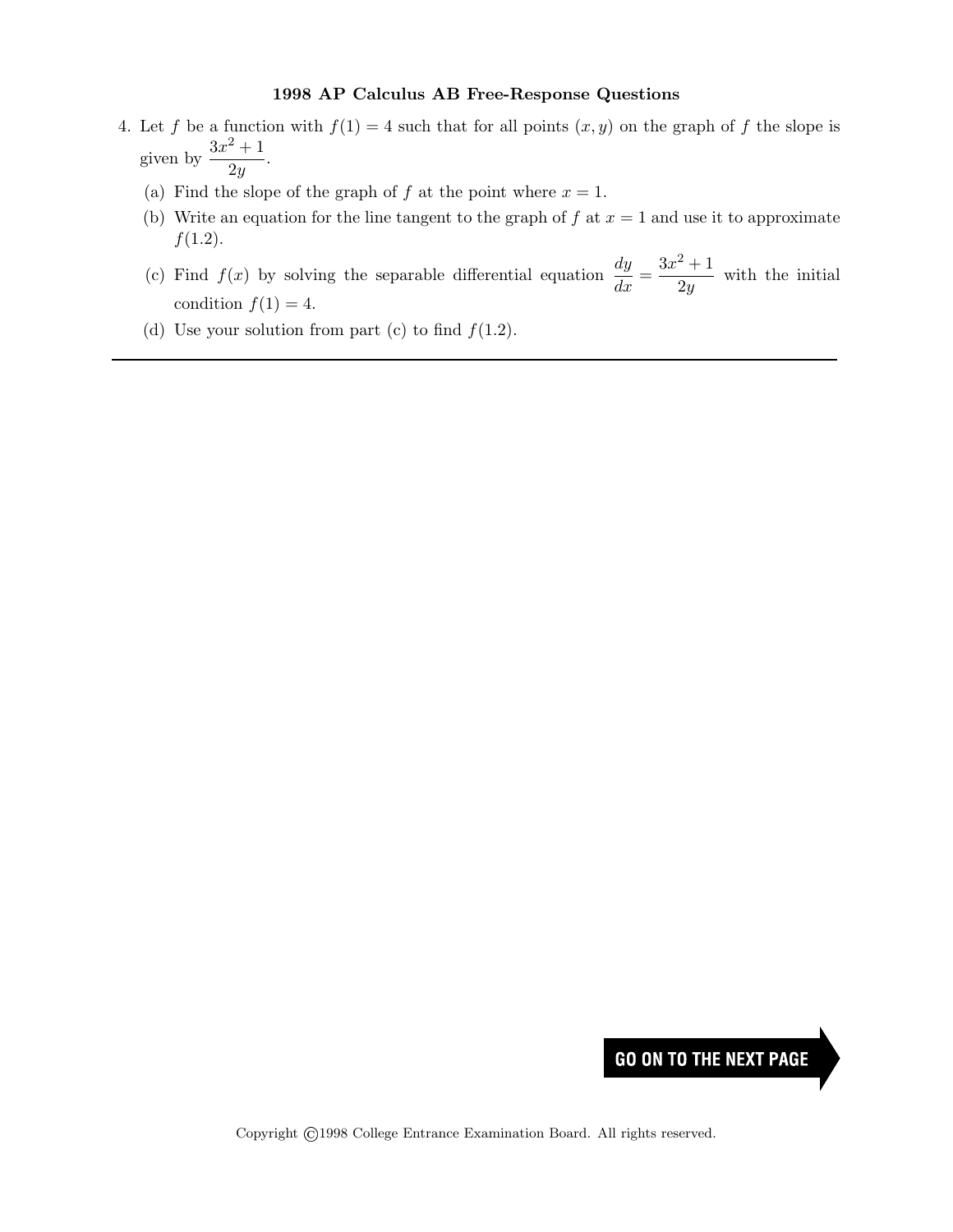5. The temperature outside a house during a 24-hour period is given by

$$
F(t) = 80 - 10 \cos\left(\frac{\pi t}{12}\right), \ 0 \le t \le 24,
$$

where  $F(t)$  is measured in degrees Fahrenheit and t is measured in hours. (a) Sketch the graph of  $F$  on the grid below.



- (b) Find the average temperature, to the nearest degree Fahrenheit, between  $t = 6$  and  $t = 14$ .
- (c) An air conditioner cooled the house whenever the outside temperature was at or above 78 degrees Fahrenheit. For what values of  $t$  was the air conditioner cooling the house?
- (d) The cost of cooling the house accumulates at the rate of \$0.05 per hour for each degree the outside temperature exceeds 78 degrees Fahrenheit. What was the total cost, to the nearest cent, to cool the house for this 24–hour period?

# **GO ON TO THE NEXT PAGE**